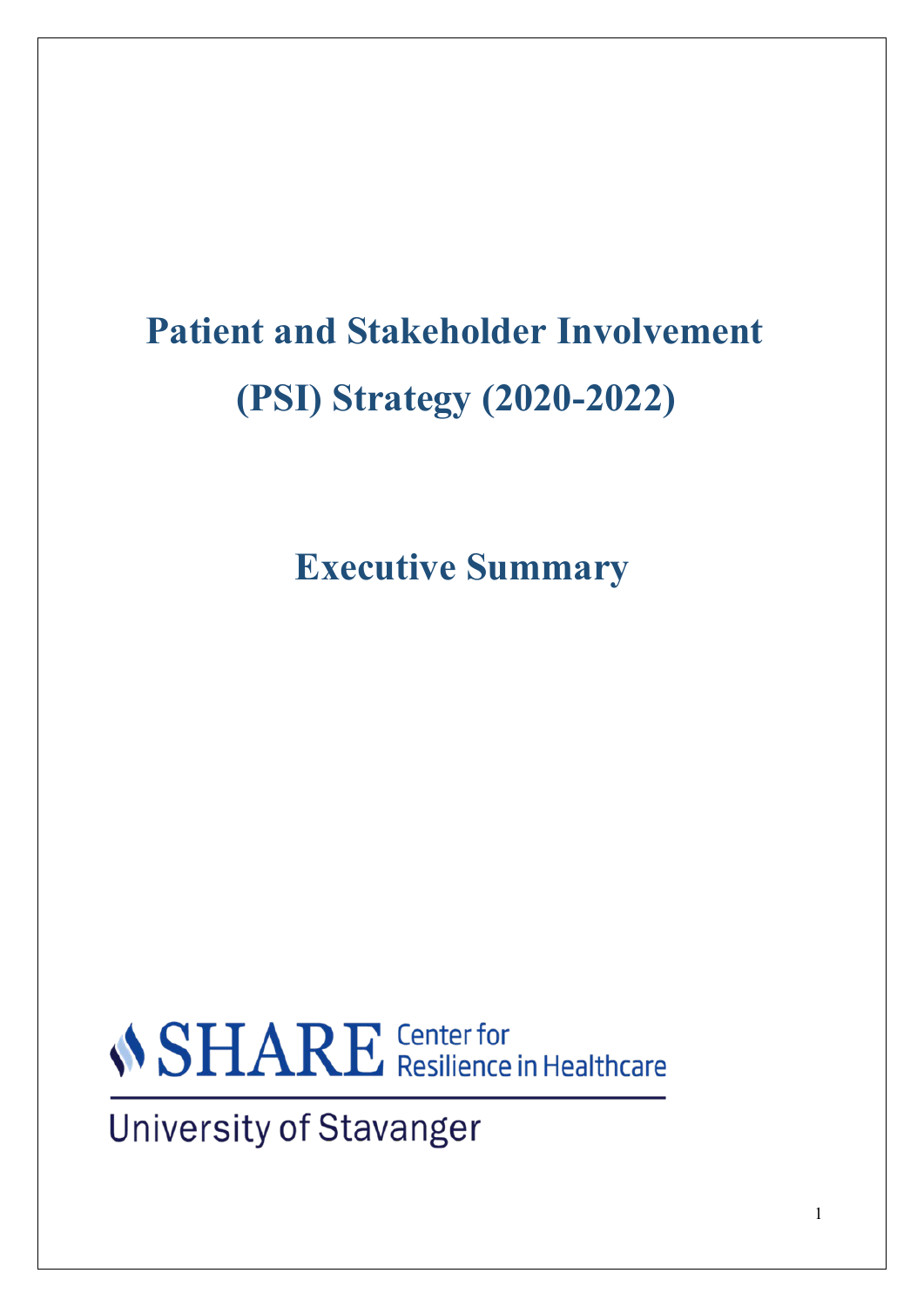The aim of this strategy is that patient and stakeholder involvement (PSI) becomes an integral feature across all stages of the research process in all SHARE affiliated projects, from prioritisation and planning, management and conduct, to the dissemination of findings and implementation of change based on results. Genuine PSI can improve research quality and the relevance of research themes and outcomes.

## Who

The following stakeholder groups may be involved as partners and collaborators in research activities at SHARE: patients and service users; carers and next-of-kin; patient and stakeholder organisations; healthcare professionals and managers, policy makers and regulatory authorities; and the public. All SHARE research projects, including PhD projects, should aim to carry out a formal stakeholder mapping or analysis to identify the most relevant stakeholders to involve, including at which stages of the research process involvement is needed and who to involve when.

## How

It is encouraged to recruit relevant stakeholders as paid co-researchers and/or formal members of the research team, to encourage greater ownership of the project and its outcomes. Larger research projects should also involve stakeholders as members of an Expert Advisory Board and should establish user panels and/or resource groups with key stakeholders. A SHARE guide/handbook on 'how to do involvement', including how to recruit stakeholders, will be developed.

## Activities that may include PSI

Patients and stakeholders can be involved in all stages of the research process, as follows:

Identifying and prioritising topics: identify areas where healthcare quality and safety research is needed; help prioritise research areas and which populations to study.

Designing and managing: contribute to the design and review of research projects, grant proposals, and study protocols; provide input on data collection methods; identify issues of ethical concern and factors that impact on participation; write or review information letters and consent forms; take part in participant recruitment and retention processes.

Undertaking: assist in carrying out research, by e.g. collecting data; assisting with the transcription and coding of data; contributing to data analysis and interpretation of research results.

Disseminating: contribute to project dissemination plans; co-author journal articles and co-present at conferences; contribute to teaching activities; report project results to relevant parties; ensure that research results are easily accessible to a public audience.